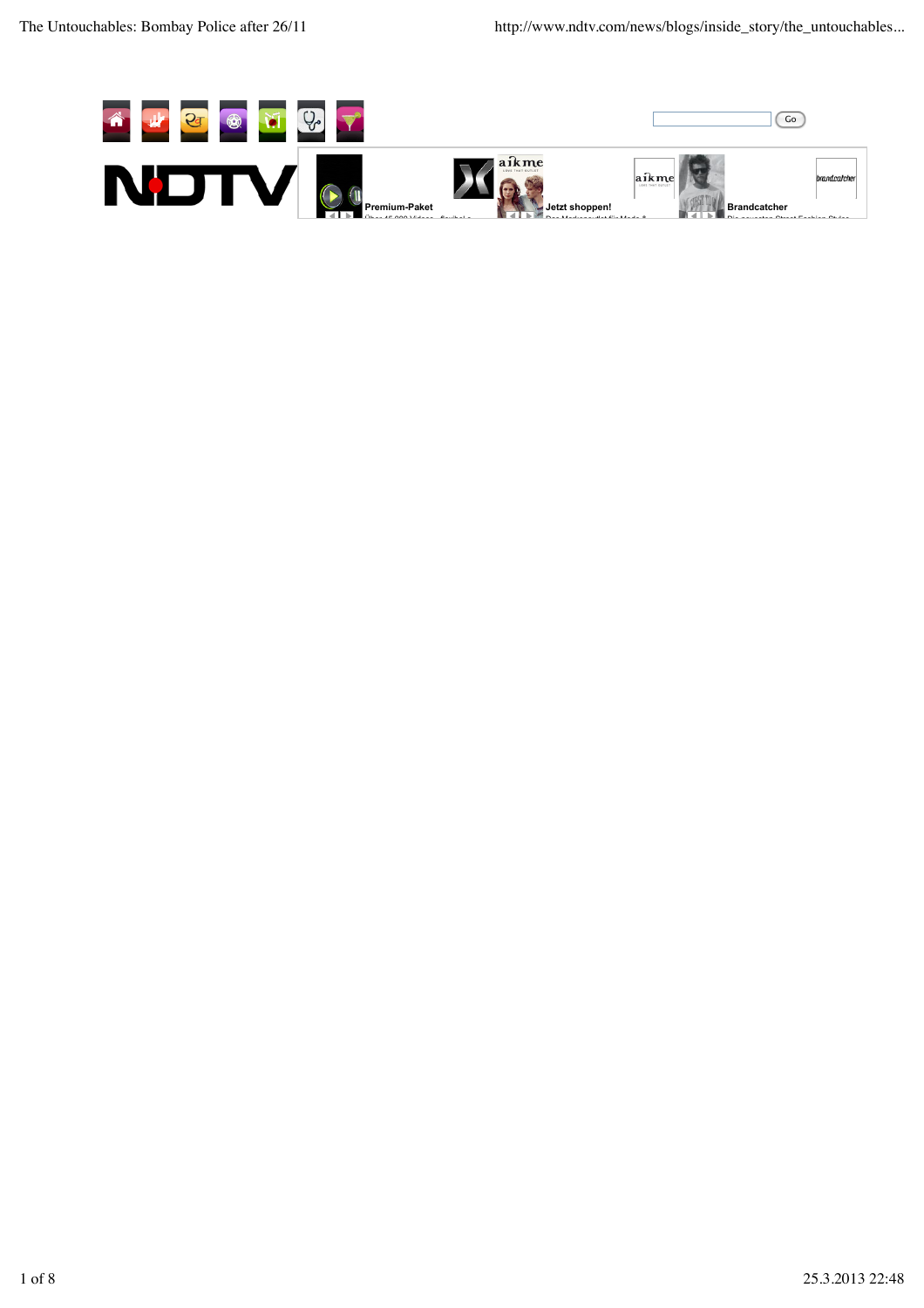Live TV Video India **Cities** World Tech Environmen **Sports** Hot Trends Photos Polls Forums RSS  $\overline{\mathbf{a}}$  BLOGS **» INSIDE STORY » Post**

The Untouchables: Bombay Police after 26/11 Wednesday November 11, 2009







On a overcast April morning in the compound of a police barracks in central Bombay, a team of 6 young men in commando clothing, armed with AK-47's and pistols, walked, crouched and lunged for our cameras. They simulated combat at close quarters: how to enter a building, guard its entrance, take control of the stairwell and burst into a room occupied by fictional terrorists. They were members of the Quick Response Team, or QRT, their existence a challenge to the much repeated cliché of a city police unprepared for the commando style attacks of last November. The QRT was created in 2003, after a series of bomb blasts in Bombay, precisely to counter a terrorist attack. Not to guard exits or form outer cordons or manage crowds, but to engage the bad guys. They were selected from among the constabulary for their youth and fitness. They trained with the army in Pune. They went to Manesar to train with the NSG. They have AK-47's, 9mm pistols, bulletproof vests, imported helmets. They are divided into teams on multiple shifts, so that at any time of the day or night, one team of 12 commandoes is always on call, 24x7.

On their biggest night, they would barely fire more than a few rounds. By dawn, they were manning outer perimeters at the Taj and Trident. What went wrong? The answers are couched in that familiar, mystifying vagueness which has come to define Bombay police in its moment of reckoning: "We were called into action at ten pm. A team of 7 went to CST. We went from train to train clearing compartments. We surrounded a motor cabin on Platform 2 inside which two men were hiding. But it turned out to be false alarm. We realized by then the terrorists had left the station. We were told that they had gone towards Cama Hospital. As we left, we heard firing outside Metro cinema. We saw a Qualis with guns sticking out of the window. We fired at it. But by then it had sped off." This from the team that went to the Trident Hotel: "6 of us entered the Trident. We saw glass, blood, bodies everywhere. A grenade dropped from one of the higher floors as we entered. We went up to the second floor going room by room. We didn't know what we were looking for. We took turns in escorting guests to the exit. We thought we'd go right to the top and start clearing the floors, but we didn't have enough numbers. We had been split up into very small groups. So we rescued guests and guarded the exits till the Navy commandos came."

The exchange with the young commandoes of the QRT : S.I Vasave, S.I. Kerkar, constables Mhatre and Patil took place in a former complex of jail cells attached to the Bhoiwada police station, about 10 kilometers north of Victoria Terminus. Its walls are peeling, patches of damp everywhere. One of the now-empty lockups serves as the QRT's main command post, with a roster sketched on a blackboard, and a wireless receiver propped on a table in the corner. Flies buzz around puddles and mounds of garbage. On the iron bars of the cells, underwear and trousers are hung out to dry. This is where the city has chosen to house and headquarter its elite anti-terrorist force.

The QRT was orphaned almost as soon as it was created, the casualty of yet another departmental turf war. It was meant to be part of the crime branch of the city police, but was then brought under the command of the Anti Terror Squad. The ATS itself is a bastard child; it's raised from the Maharashtra police, but the chief of the ATS reports to the Bombay police commissioner. That night, says S.I. Vasave, as we went from location to location, we had no one to guide us. The man who is meant to be in charge of the QRT, himself caught up in the anarchy of the night, called them just as they were setting off: "This is your first chance to prove yourself", Hemant Karkare told them. *"Kuch karke dikhana hai"*. Just over two hours later, they would discover his body in a pool of blood in a lane behind Cama Hospital.



**Featured Services**



### **More:** Learn Chinese | Shop for Books Online



#### **On Facebook**



**About Me**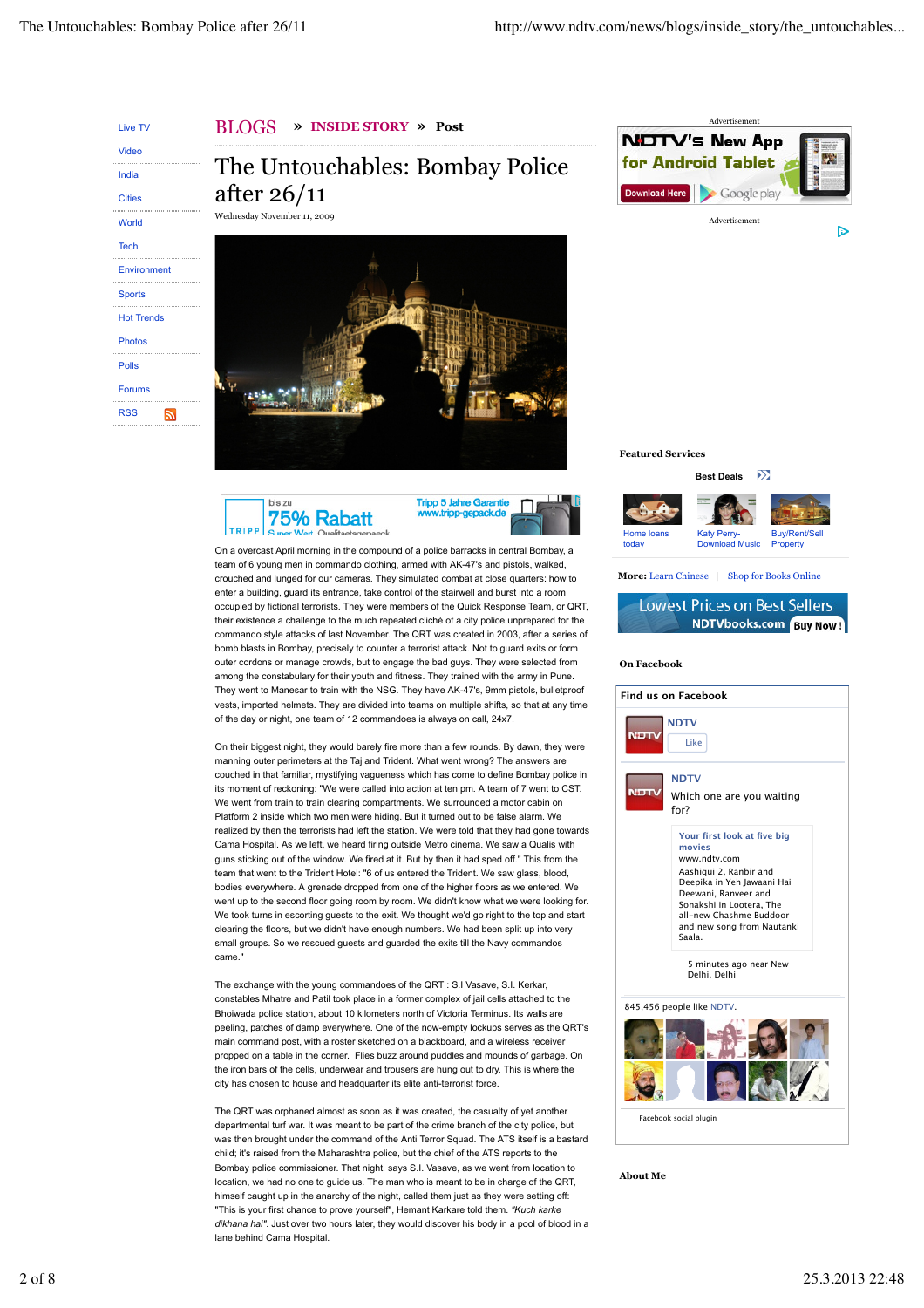**Sreenivasan Jain**

**B**ombay turns you into a crime reporter. It is home to the most storied police force in the country. The only police force where a sub-inspector (Daya Nayak) can inspire a clutch of Bollywood thrillers. The only force which has a celebrity sniffer dog: Zanjeer, the golden labrador that scented out the hidden caches of RDX in Thane and Mumbra in 1993. Zanjeer was sent off with full honours when he died in 2000. Not long after we moved to Bombay in 2003, on my first visit to police headquarters, I lingered on the magnificent wooden staircase that leads to the police commissioners office. On the wall curved a gallery of the city's khakhi celebrities: Ribeiro, Soman, Samra, Mendonca, Singh.

On that day, I was on my way to meet Commissioner RS Sharma. The Telgi stamp paper scam had just broken. Sharma and several others, including the encounter specialist Pradeep Sawant were charged with bungling the investigation into Telgi, a forger of stamp paper. Over the next few weeks more than a dozen policemen - officers like Sharma and Sawant, but many others of varying ranks - were suspended, arrested and sent to jail. Later, Sharma was discharged and released. He said his release proved his case: that he was the victim of murky departmental rivalries. Many saw the Telgi purge as one of the worst moments in the history of the force. Worse than the 1992-93 riots, when the police was seen as nakedly communal? I asked an officer who was with the crime branch Worse, he said.

In August of that same year, two blasts went off in the city - one at the Gateway of India another in Zaveri Bazaar, a crowded marketplace in central Bombay. 54 people died. Acting on the basis of a tip off from a taxi driver, and using their network of informants, the crime branch cracked the case within two months. One of the main accused was shot in an 'encounter'. Three others were arrested. (They were recently sentenced.)

I had been in Bombay for only 6 months. I already had a taste of the fame and notoriety that is the legacy of its police force

The city's first police chief, an East India Company buccaneer called James Tod, was tried and sacked for corruption in 1790. "The principal witness against him (as must always happen)" wrote Sir James Mackintosh, "was his native receiver of bribes". Charles Forjett, who became Commissioner almost a century later, was the police force's first moderniser. He laid the ground for Bombay police's high standards of detection. Forjett was Anglo Indian, and often moved around the city undercover to unearth crime, ("..the strong 'strain of the country' in his blood enabled him, when disguised, to pass among natives of India as one of themselves"), a technique he used to expose the Bombay chapter of the mutineers of 1857. The mutineers were strapped to cannons and blown to bits on the Esplanade

The weight of so much history needs a suitable setting. Wander through the streets of south Bombay and it's a fair chance that some of the finest Victorian and Gothic architecture is police property: the Commissioner's office in Crawford Market, the late-18th century ATS headquarters in Byculla (which was the earlier Commissionerate, in Forjett's time), the Old Bazaar Gate Police Station (now the headquarters of DCP Zone 1), the Colaba Police station, built in 1906, and the Maharashtra Police Headquarters at Apollo Bunder, a grand old Gothic pile of blue basalt, once called Sailor's Home. All these buildings are a stone's throw away from the Taj, CST, Cama Hospital, Leopold's, Nariman House. Unknowingly, the terrorists of 26/11 had wandered into the heart of police Bombay. As the gunmen from Pakistan killed, lingered, reloaded, and killed again, they would unravel the reputation - and the troubled core - of the country's most celebrated police force.

**T**here is a story the officers of Bombay police like to tell: of brotherhood, risk and the fight against evil. But it is a story that unfolds far away from Bombay, in the jungles of Vidharbha. Many of the officers in the 'frontlines' of 26/11 had done postings, often overlapping, in Maharashtra's naxal-affected districts: Chandrapur, Gadchiroli, Bhandara. This, I am told again and again, is not a coincidence. "You see who was the first to rush to the spots that night." Hemant Karkare (S.P. Chandrapur 1991), Sadandand Date (A.S.P. Bhandara 1995) and Ashok Kamte (A.S.P. Bhandara 1991) were at Cama, Deven Bharati (A.S.P Gadchiroli 1996) and Hemant Nagrale (A.S.P. Chandrapur, 1992) were at the Taj, Parambir Singh (S.P. Bhandara 1995) at the Trident, KP Raghuvanshi (SP, Gadchiroli, 1992) at VT. "You get that killer instinct when you are in the jungle. We used to sleep with our AK's", one of them tells me. In the context of the November attacks, this may seem ironic, even mildly absurd. But this is a force looking for redemption. The successes of Maharashtra's police force in containing naxalism in Vidharbha in the early to mid-nineties are generally unchallenged, unlike the events of 26/11. There is a nostalgia for that time in the forest; many of them straight out of the Academy, thrust into a sort of *Boy's Own* world of adventure and danger, away from the politics and intrigue of headquarters.

When I met Hemant Karkare for the first time in August last year, the walls of his office were mounted with tastefully polished driftwood in interesting shapes - a crucifix, a stag's head - picked up from the jungles of Chandrapur. He was precise, almost formal. But that evening he was incensed. Both the ATS and the Crime Branch of the Bombay police were chasing a key informant, a car thief called Afzal Usmani, a crucial link to the Bombay module of the Indian Mujahideen (IM). The IM have been blamed for the series of bomb blasts across India in 2008. The Crime Branch got to him first. Usmani led them to the entire local IM module, and then, when the ATS asked for his custody, he 'vanished'. The IM case had gone out of the ATS's hands. (The Crime Branch says they had nothing to do

# Sreenivasan Jain is Managing Editor,



NDTV 24x7.

# **Latest Posts**

# **Local train sorority**

Madhuri Vaidya's spangled silk sari would make you believe she is off for a ritual for Vata Purnima - a festival where a woman prays for her husband's health and long life by fasting and tying a thread around banyan...

# **Lonely, Troubled, Spinster, Spy. (Thank you, John Le Carre)**

I've been a lover of spy thrillers for as long as I can remember. In fact, as a teenager I (once) even fancied myself becoming a spy when I grew up. So, I must confess I have been reading about Madhuri Gupta with interest, bordering on the voyeuristic.

# **The New Jungle Boys on TV**

Three years is a short time in the history of a three decade long extremist movement. But if television appearances are a barometer of success, from near anonymity in 2007 to steady fame in 2010, the Maoists have finally arrived.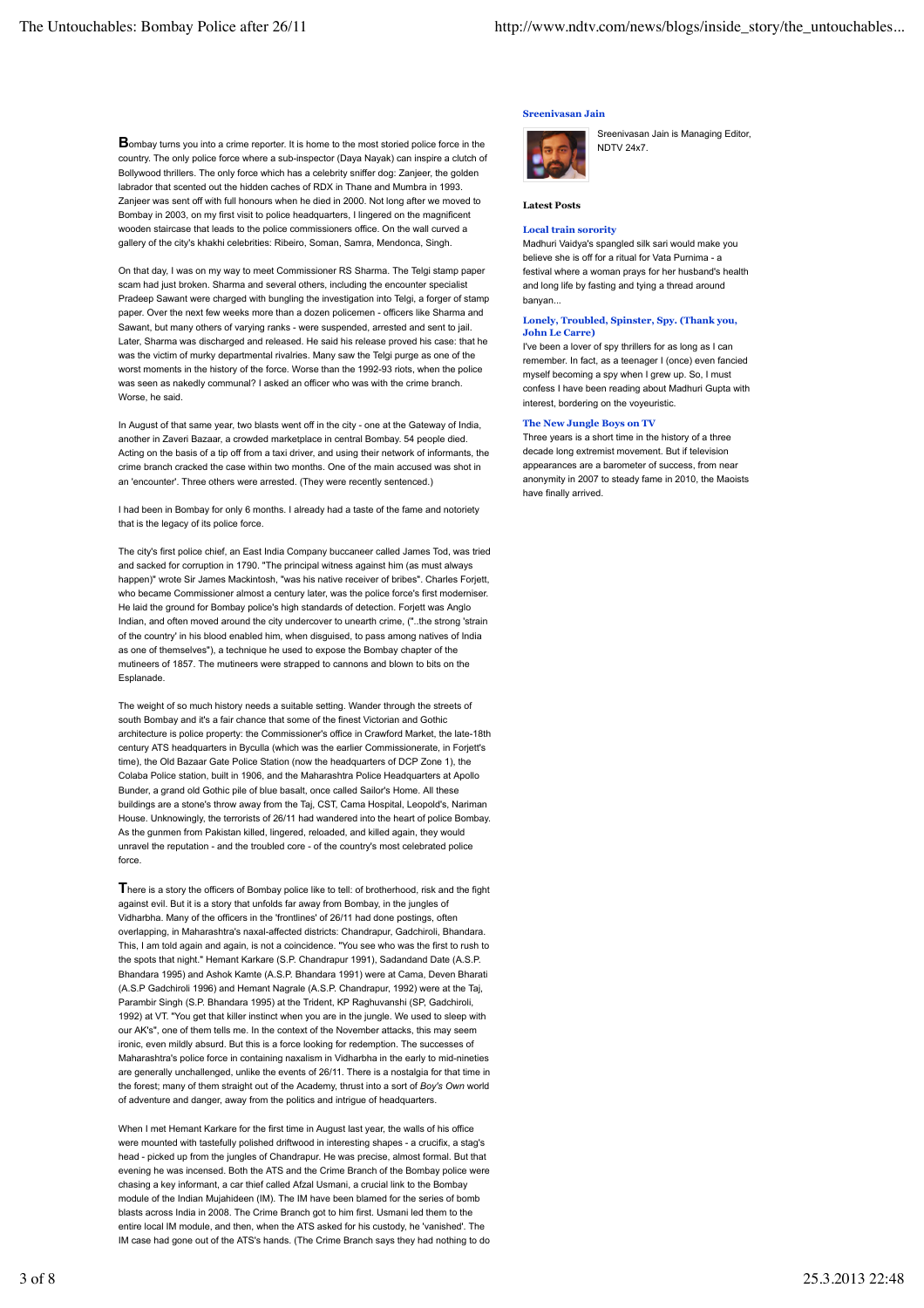with the disappearance of the informant.)

Karkare wanted to complain to the DGP, AN Roy. But Roy was fighting his own battles. His status at DGP faced a number of legal challenges. And, going by the buzz in police circles, he was said to be locked in a factional war with Police Commissioner Hassan Gafoor. Roy's admirers, most of whom served under him when Roy was Bombay's police commissioner, found Gafoor uncommunicative and bureaucratic, not a leader of men. Gafoor's supporters claimed this was untrue, that Gafoor was competent, but less publicity-seeking than Roy.

Then, in October, the ATS began arresting Hindu radicals for the bomb blasts in the largely Muslim town of Malegaon, and Karkare was attacked by the BJP and the Shiv Sena. He went into a shell. I finally managed to get him to agree to an interview in the last week of November. He was upset but restrained. But he was more emotional in the company of his IPS batchmate, KL Prasad, Bombay's Joint Commissioner for Law and Order, whom he had gone to meet on the night of 26th November. The Shiv Sena had called for a bandh to protest the arrests of the Malegaon accused. "Hemant was very down", Prasad recalls. "I tried to cheer him up by cracking bawdy jokes. Hemant had a more intellectual sense of humour. His jokes had quotes from Churchill. I tried to pull his leg, 'Hemant, we are not like you. We are ganvaars'. But he was too depressed." Prasad was not in the best of moods himself. His long running tensions with Gafoor were well known in police circles. On the night of the attacks, the legatee's of Forjett were not a happy family.

By general consensus, it appears that the national malaise of political interference, venality and factionalism gained momentum amongst the Bombay police about 15 years ago, during the state's first coalition government. The home department, which came under the chief minister, was brought under the newly-created post of the deputy chief minister. This gave a new vigour to the usual commerce of transfers and postings, first under the Shiv-Sena BJP alliance, and later under successive Congress-NCP regimes. According to Julio Ribeiro, it was the beginning of the end. "The chain of command has been broken. Now, even an inspector will go directly to mantralaya for his posting." Ribeiro was Commissioner in the early eighties. He says he received only one application for a posting from the office of Chief Minister Vasantdada Patil, which he turned down. Today, flagrant, Bihar-style displays of "political nexus" are common across Bombay. An officer tells me how in some parts of the city, "inspectors roam openly with MLA's. We can't do anything. At best we can ask him to not do any work."

But the current factionalism is given a more sinister reading. In post-Raj Thackeray Bombay, it is suggested by a member of the Gafoor camp that the faction wars are based on resentment against a "clique of non-Maharashtrian officers who are ruling the roost" (a reference to the AN Roy's group). That the rank and file are angry with this clique, and that even Maharashtrian IPS officers are "upset by their high-handed behaviour". The idea of a largely Maharashtrian constabulary, protecting a city of 'outsiders', resentful of their non-Maharashtrian IPS superiors has a certain devious potential. It's the kind of conspiracy theory that the MNS could have dreamt up, except I am hearing it from a police officer! But empirically it makes no sense. The various factions of Bombay police, such as they are, have no regional homogeneity. I ask around if the insider-outside virus has infected the police. Mercifully, there are few takers. I am pointed to other ways in which parochialism has reared its head. Two successive home ministers of the Maratha caste - RR Patil and Jayant Patil - have fuelled accusations of caste bias in vital city postings. (I ask one of my crime reporters to do a spot poll : how many DCP's are of the Maratha caste? The answer: 7 out of the city's 12 DCP's are Marathas).

The communal taint of 1992. Parochialism in 2009. Bombay is an island. Its police force is not.

**T**he walls of Assistant Sub Inspector Robert Pinto's flat are in bloom. There is a vivid patch of green algae growing out of the outer wall of the balcony. Next to the kitchen, a thick outcrop of shrubbery has forced itself out of a crack. How long, I ask, pointing to the weeds. He shakes his head. Too long. From his balcony, we overlook the grey concrete sprawl of the police's Motor Transport yard in Byculla. From above, the roofs of the white police cars - Qualis', Bolero's, Indica's - look like crushed eggshells. Kids run around the puddles. Around the three sides of the MT Yard are blocks of police flats, built in the early sixties. Each flat is about 10 square feet. There is a common block of bathrooms and one wash area on the far end of each floor. As we approach the building, we see a giant poster of Vijay Khandekar, the wireless operator who died on the steps of Cama Hospital, killed by grenade shrapnel. A small crowd surrounds us. They think we are here to meet his family. We say we have come to look at how ordinary policemen live. Hands tug at us, pulling us up the stairs. We are taken inside one of the flats. "Look, look at the cracks on the ceiling". Chunks of plaster have fallen away, exposing rusted iron pipes. Forty years after it was built, the bones of the building lie exposed. There is a minor scuffle for our attention. "Its worse in my flat". "No, mine is worse." The flats are crammed, even on a weekday afternoon. There are parents, grandparents, children back from school, cousins visiting from Solapur to look for work in the city.

The residents of the MT Yard flats still count themselves as the lucky ones. Space is a luxury in Bombay, even for the city's guardians. (Various proposals to increase housing for the constabulary gather dust. The post of the DG housing is seen as a dead end, or a parking lot where you await rehabilitation. Its where Hassan Gafoor is sent, for his omissions on the night of the attacks.) For the roughly 40,000 strong force, there are less than 20,000 liveable flats. The rest get a housing allowance, which varies according to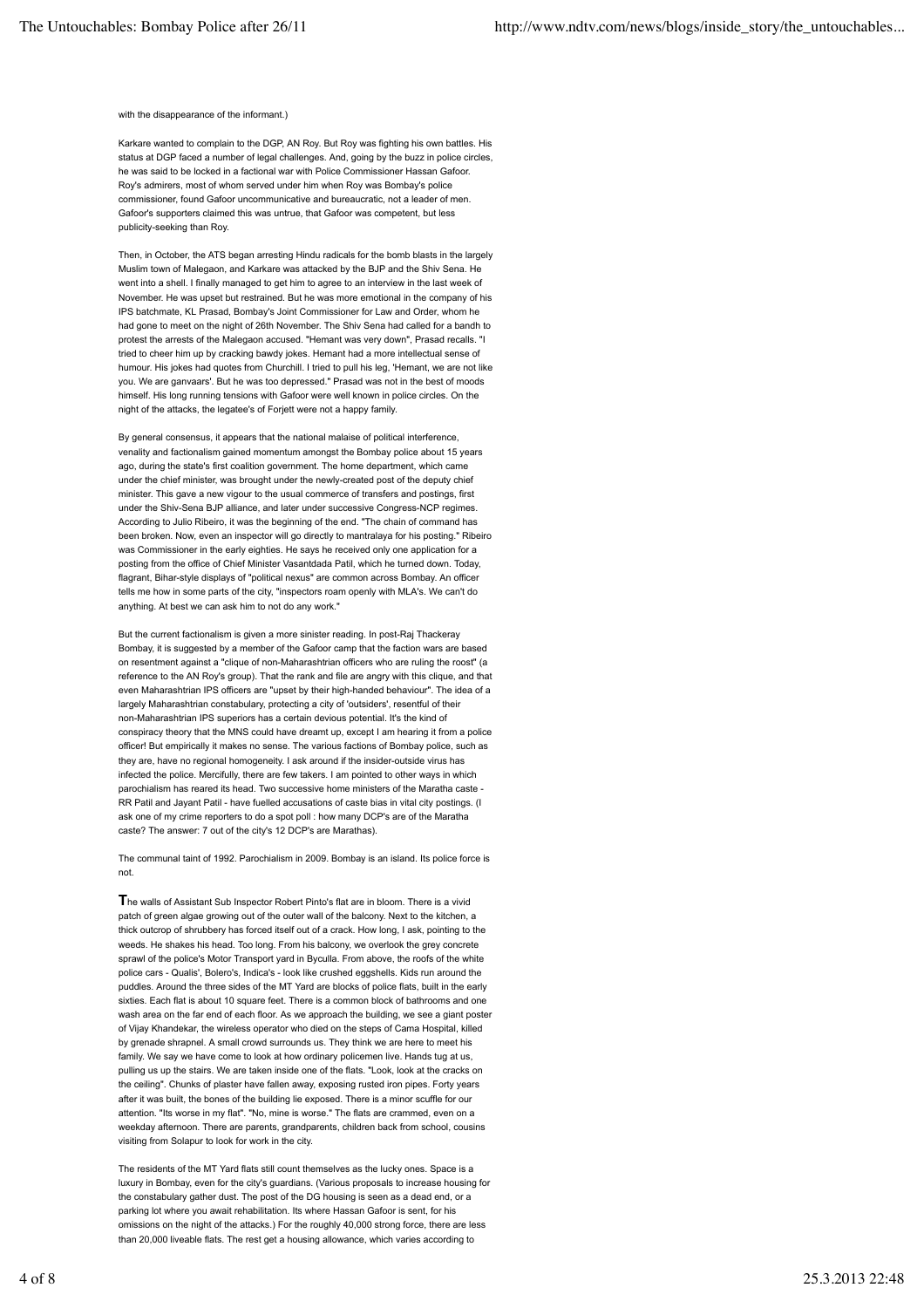rank. A PSI, for instance, gets 3500 rs a month. That can get you a room in a slum. I am reminded of what one of the officers told me about the enormity of policing Bombay in the aftermath of the Indian Mujahideen arrests. 'Take Behrampada', he said, a teeming slum in Bandra that fell under his jurisdiction. "Its just rows and rows of three - storied tin sheds, about 3 feet apart. How are you going to police that?" There are constables who probably live in Behrampada. It is a strange notion: cops and potential sleeper cells, living in cramped proximity.

Vijay Khandekar was earning a constable's salary when he died at Cama: about 8000 rupees a month. The boys of the QRT have it better: for a job that involves a more direct risk, they get 100 percent more than the standard pay scale. A QRT constable (prefer to be called commandoes) earns 16,000 to 20,000 rupees a month. An S.I. of the QRT would earn about 28,000 rupees. That's just above a starting salary in a call center in Bombay's suburbs.

In one of the flat's, a girl of about 14 is conducting math tuitions for kids from her building. The floor is swarming with 8 year olds. She is giggling, excited by the cameras. Her father works in the M.T. yard as a senior mechanic. "Would you join the police", I ask her. She laughs and shakes her head. Later, I put that question to constable Amit Chitle, who was shot in the leg at the Taj. We are at his home in the rundown BDD chawls in Worli, tenements built for mill workers, now it is that rare thing: a low-income housing block in the heart of the island city. Amit is second generation police. The flat was allotted to his father, a motor mechanic. When we meet him, he is wearing shorts; the scars from the bullet wound are visible. Amit still seems in mild shock, ill at ease with the attention that his 'heroism' has brought him. On the wall is pinned a photograph from his college days, when he aspired to be a management student. Will you go back to work, I ask. He darts a glance at his mother. Lose the job, lose the house. Why not, his mother says. He can always find something less risky.

Senior Inspector Prakash Shishupal waves us into the Azad Maidan police station. Kasab and Ismael, after the massacre in VT, had walked past the back entrance of the police station before they entered Cama Hospital. When he heard they were coming, S.I.Shishupal locked up the back gate, switched off his phone and vanished for the rest of the night. He has since been transferred. But on the day we met him, he was still station boss. He looked harried. Spread out in his desk were rosters and call sheets. The DCP of his region wants visible policing. This meant extra shifts for his beat constables and P.I.'s, who already work twelve to fourteen hour days. The war on terror had created an administrative crisis. "DCP wants more people on the road. People should see the police." But do you have enough men, I ask? "No. We are running short every day." The city has swelled since Forjett's time, but its khakhi ranks have not kept pace. 40,000 to protect 20 million. Even so, he says without irony, Azad Maidan is the "number one police station in Maharashtra". The sanctioned strength of the police station is 365 men. They have 245 men. That still makes them better than the rest.

Attached to the Azad Maidan police station is what is called, rather optimistically, a Striking Mobile. Many of them were despatched on the night of the attacks. We ask to see one. After a while, a Mahindra Bolero pulls up. A S.I. rank policeman springs out, hastily jamming on his helmet, and clutching a SLR. Others emerge, carrying carbines. They arrange themselves for the cameras. How old, I ask, pointing at the SLR. About 25-30 years he says. When did you last fire it? They glance at each other nervously. It was an unfair question. Everyone knows that there are no bullets. One of the officers at the ATS had explained the rules: when you fire a bullet, you account for it. He had seen his men at encounters, even after the fugitive has escaped, on their hands and knees, looking for spent shells. I think of the other iconic image of the night, from the gunfight at CST: constable Jillu Yadav fires his 303 musket at Kasab and Ismail, finds it jammed, and out of sheer frustration hurls a plastic chair in their direction. They have AK-47's, we have garden furniture.

"**W**e were like sitting ducks." I am sitting with one of the officers who was part of the Taj operations. Its been a strange 9 months for anyone on the 26/11 beat, playing part-reporter, part-amateur shrink to a befuddled police force. The transition from the first few weeks of fame - memorials, tributes, awards, TV 'specials'- to ignominy has been disorienting. The rivalries that pre-dated the attacks have spread like a virus. All the actions of the night - both heroism and failure - threaten to be coloured by conspiracy theories. Several versions surface, depending on which 'camp' one is talking to, of who was brave and who wasn't. Who fired and who didn't. Who was genuinely injured and who faked an injury to get on the Gallantry list.

About the only act of daring on which there is consensus - other than Constable Omble grappling with Qasab at the barricades on Marine Drive - is Sadanand Date at Cama. With his receding hairline and soft-spoken ways, Date could easily pass for a somewhat athletic college professor. (Julio Ribeiro cautions against being fooled by his appearance: 'Date is very tough'.) Date, who like many others that night was outside his jurisdiction - he is the Additional CP of Mumbai's East Region; Cama falls in South Region - says that he met the seven policemen he rounded up and led to battle for the first time outside the gates of the hospital. He's been asked many, many times about what possessed him to hunker down in a darkened stairwell, as Qasab and Ismail lobbed a series of grenades at him and his men. With each burst, he took a hit - he was wounded in his leg and eye. But he didn't retreat, and kept firing. Date still has a grenade fragment lodged in his right iris. He is matter of fact: "There were people crying out for help. I am a policeman. What else could I do."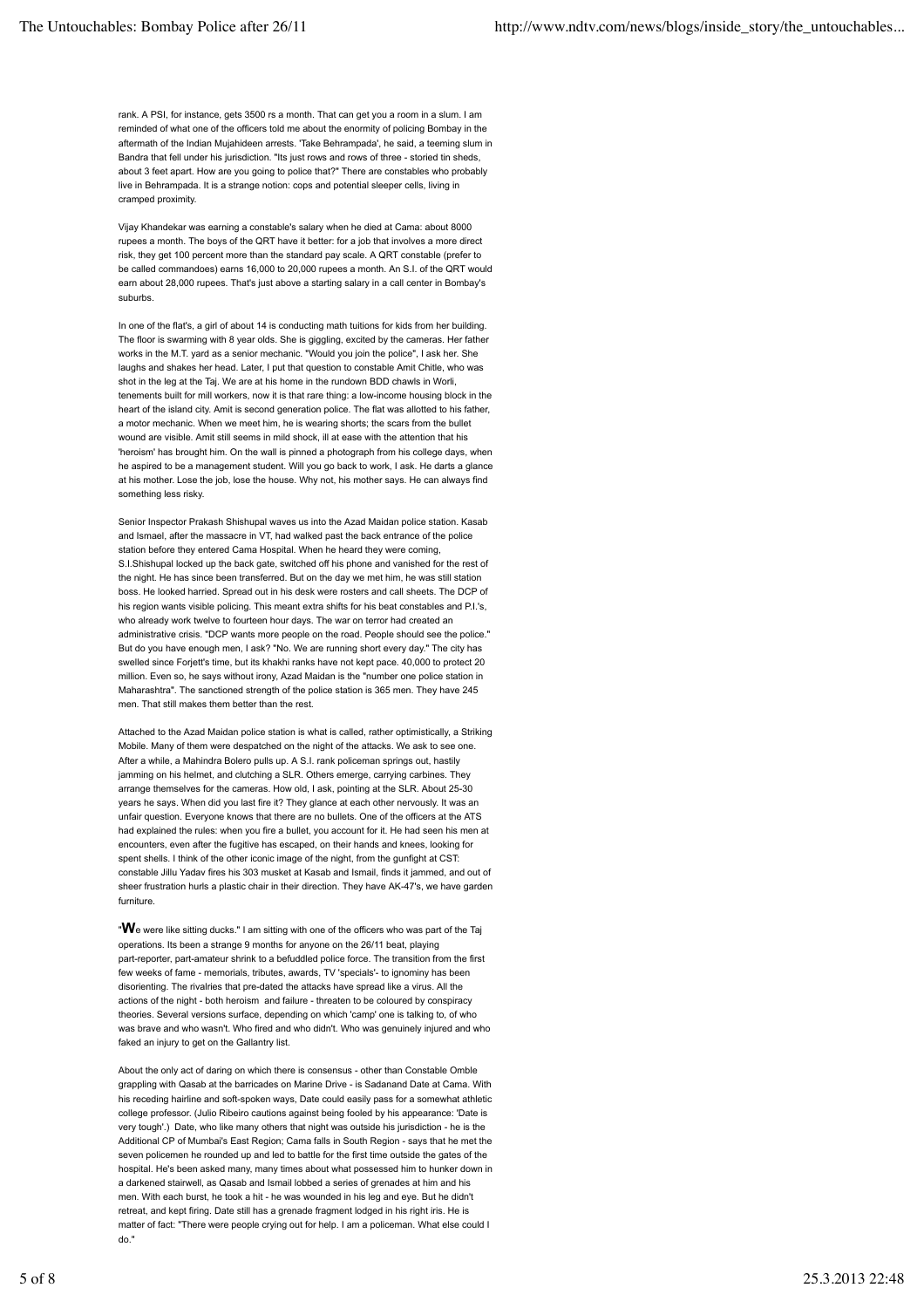It doesn't help that there is no official police narrative because Gafoor, Commissioner during the attacks, inexplicably (or perhaps wisely) didn't order a single post-mortem into the biggest debacle in the history of Bombay police. Instead, parallel reconstructions mushroom in the media, fed by internal leaks. A number of 26/11 quickies hit the market. The family of Ashok Kamte, slain in the attacks, carries out their own investigation of the events at Cama hospital. And there is the slow daily grind of the Kasab trial, throwing up sanitised bulletins of the events of the night.

Much of what emerges points to banal, devastating truths: a night of incompetence. Lost nerves. A city police fighting army-trained terrorists. Occasional bursts of raw courage, or risk, or both. But for the most part, an almost surreal inertia. The great quiet.

But the facts have been complicated by the fog of politics and self-preservation. Information has become schizophrenic. There is too much of it, more than of any terrorist attack - wireless records, eyewitness accounts, still photographs, media footage, CCTV footage, intercepted calls - and yet too little. Some of the biggest mysteries of the night remain unexplained. A Himalayan - sized gap exists, even now, between the versions of the control room and those calling for backup. Take Cama Hospital, for instance, where a bleeding Sadandand Date had sent repeated messages for help between 11:13 and 11:50pm. None came. This allowed Kasab and Ismail, who spent 40 minutes killing and shooting, to walk out of the hospital unchallenged. Go by the control room version, and about 130 cops were sent to Cama between 10:30 pm and midnight! At the Taj, there weren't more than a dozen policemen inside the hotel engaging the terrorists in any serious manner until 2am, when the Navy commandoes came. But the control records indicate about 120 men were sent to the Taj between 10:15pm and midnight. Where was everyone? "We came. We took positions. We guarded exits. We saved hostages". The last is probably true, and important. Hundreds of people were rescued from the Taj and the Trident. But why didn't anyone directly take on the terrorists? I asked one of the officers who was holed up inside the Taj Hotel's CCTV room, watching the terrorists enter one of the rooms on the 6th floor and not leave it for almost 3 hours. He says he wanted to attack but he got contradictory instructions from different superiors, first a call from an overwrought senior saying "charge the bastards. They have killed our people" (two other officers at the Taj confirm receiving a similar call), and then, minutes later, another call from another senior saying Navy commandoes were on their way. "Let one agency handle it", he was told. (One of Gafoor's supporters say the strategy was to "evacuate the injured, rescue the trapped, and pin down the terrorists till the backup came. That's what we did, and it worked.")

The government committee to investigate the police response to the attacks becomes an outlet for months of frustration, buck-passing, factional rivalry and need for catharsis. Most of the testimonies are critical of the Gafoor, fewer of AN Roy. Gafoor is accused of only talking to his clique of officers during the operations. (Gafoor camp: "that's because the other officers didn't take Gafoor's calls.") Of camping outside the Trident instead of being in the control room. (Gafoor camp: "the Standard Operating Procedure says the control room should be manned by the DCP Operations, not the Police Commissioner"). Of failing to motivate his men to charge the terrorists. ("The NSG took 3 days. So why blame the police?"). Of not conducting a post-mortem of the police response. ("A debriefing happens only in the army.") And so on.

The committee makes some generic observations public: "no force could be prepared for the attacks", "senior officers could have played a greater role" etc. The epic convulsions of the night have been processed into bland officialese. But the damning testimonies against Gafoor make his exit unavoidable. He is 'kicked upstairs' as the Director General of Police Housing.

In the first session of the Maharashtra assembly after the 26/11 attacks, held in Nagpur, Gopinath Munde of the opposition BJP began his statement to the house by saying that he had been "briefed by both factions of the police force." The opposition alleged that there is a "gangwar" within the force, borrowing a term from the battle within the underworld. A celebrated police officer of the original war against the Bombay mafia, who was present in the visitor's gallery, says he was sickened. He says he wanted to take off his uniform and never wear it again. Ever.

**T**here is a new bustle around the Bombay police headquarters at Crawford Market. The new commissioner wants things done in a hurry. "If we are attacked today", D Sivanandan said the day he took over, "we are ready to retaliate". This is, of course, hyperbole. On the day he makes the statement, nothing has arrived: no weapons, no bulletproof vests, no patrol cars. "For the past 9 months", an officer tells me, "all we did is push paper. Now finally we are on the move".

The commissioner has his share of critics. He was the head of the state intelligence during the attacks. Sivandanan, charismatic, always smiling (the character played by Mohanlal in the underworld thriller *Company* is said to be loosely modelled on him), laughs off the charges. "How is the state CID meant to know about terrorists from Pakistan?!"

While the force waits for modern assault rifles from the US, 50 AK-47's have been borrowed from the BSF (Sivanandan likes to improvise). 200 bulletproof vests are on their way from Delhi. He want's a dozen bomb disposal squads, up from the existing 3. The number of dog squads will go up from 5 to 100. For every 2 police stations, there will be a six-man team, trained and armed with new weaponry and bulletproof vehicles, ready to